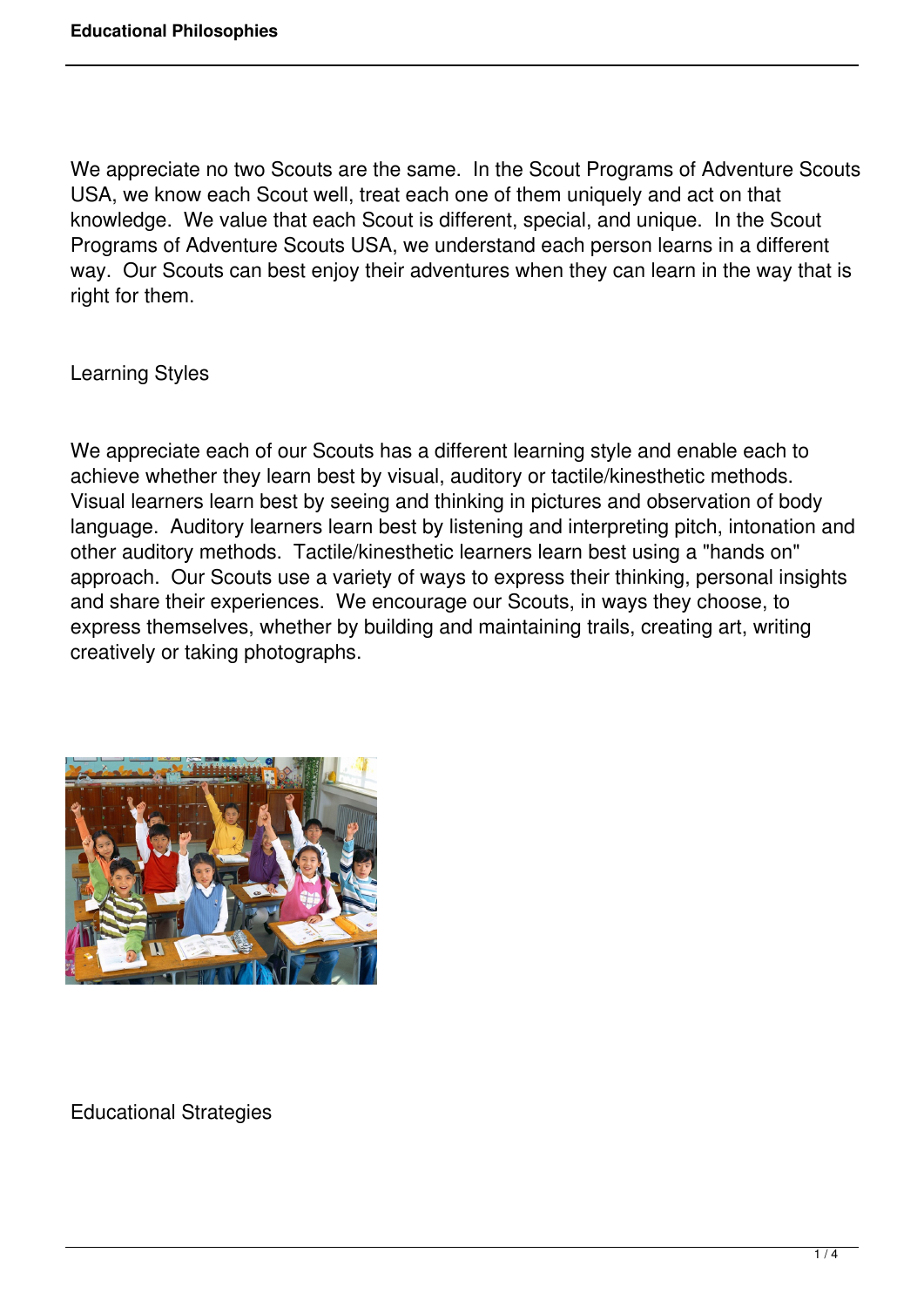Our Scout Programs use several different education philosophies in order to help our Scouts learn better and faster. We encourage our Scouts, in ways they choose, to express themselves, whether by building and maintaining trails, creating art, writing creatively or taking photographs. We appreciate that our Scouts benefit from using a wide variety of educational strategies.

\* Natural Learning -- The educational strategy of "natural learning" suggests by loving what one learns, one loves to learn. The strategy of natural learning allows the learner the freedom to find a topic they are passionate about. When the learner begins studying the subject, they will find they need to know certain things to understand it. For instance, a Scout passionate about launching rockets will quickly find they need to know math in order to launch rockets well. In this way, the learner chooses to learn, not because they told to, but because they want to in order to pursue their passions. Learning occurs best when it is realized not only that the individual can learn, but also that learning actually benefits them.

\* Experiential Education -- Experiential Education is a philosophy in which our Scouts learn by doing. Experiential learners learn best by directly experiencing. Focus is on the learner, not the educator, and on the process, not the results. Experiencing is the first step, followed by sharing observations of the experience, analyzing the experience, discovering new principles based on the experience, and finally planning how to use that new information in the next experience. Asking questions and reflection are also major part of Experiential Education.



\* Walking Around -- We subscribe to the style of communication of walking around. Rather than standing at the front of the room asking if anyone has an any questions, the educator walks up to the learners and asks questions themselves about how things are going and if they can help. The communication style of walking around is a style of communication that encourages more contact up, down and within groups of people, organizations and businesses. We encourage our Team Counselors to counsel by walking around the Scouts of their team. Our Team Counselors facilitate and support the efforts of the Scouts of their team since our Scouts organize, create and lead their own programs.